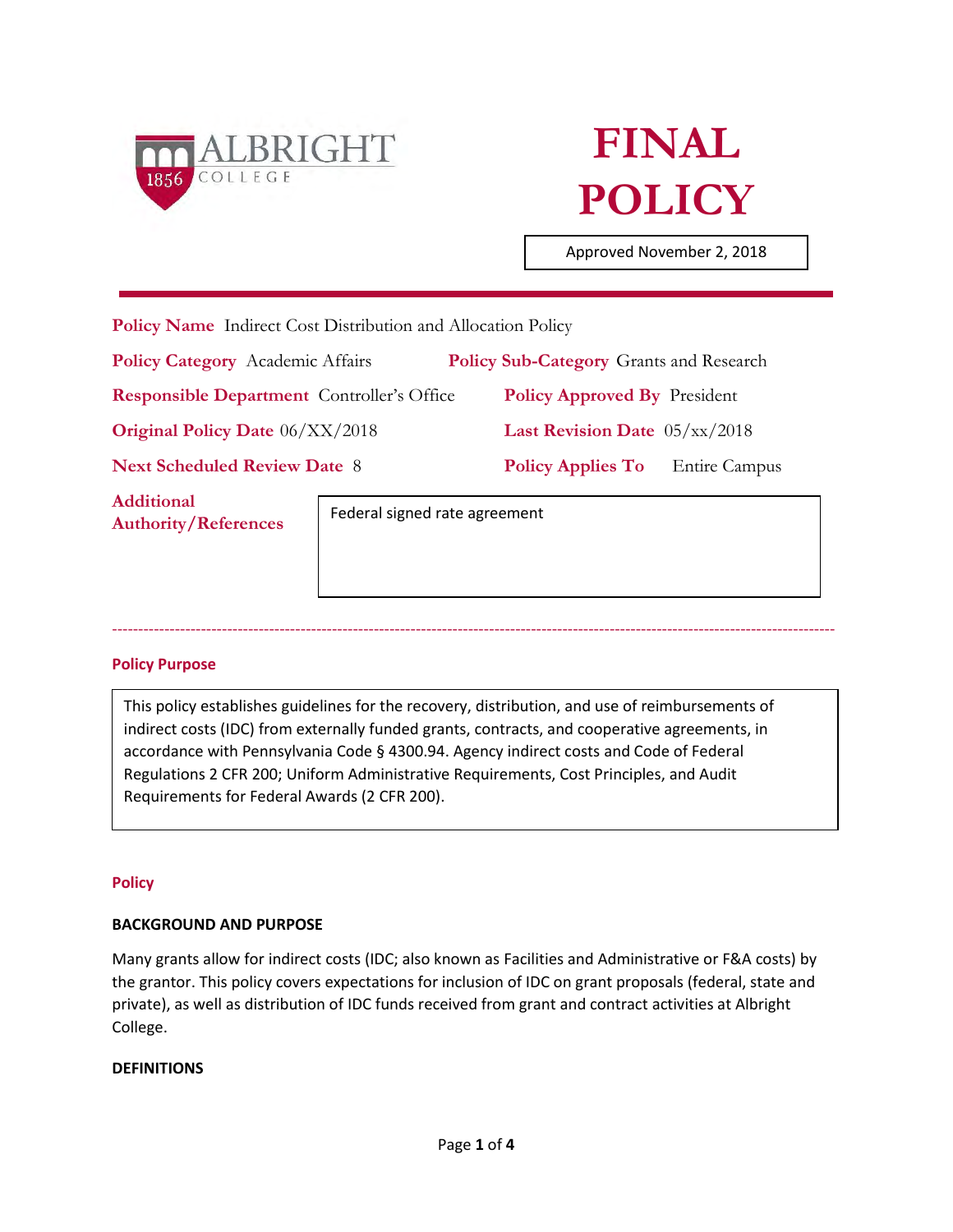Indirect Cost (IDC): Appendix III to Part 200 of 2 CFR 200 defines IDC as those costs that are incurred for common or joint objectives and therefore cannot be identified readily and specifically with a particular sponsored project, an instructional activity, or any other institutional activity. Examples include items such as building depreciation, library expenses, space, utilities, payroll, accounting, and other faculty research support services, and student services. IDC rates are negotiated with the federal government and then applied to projects as a percentage of the direct costs. A periodically negotiated agreement between Albright and the Department of Health and Human Services (DHHS) establishes the allowable rates of IDC reimbursement for the College. IDC rates for all Federal grants and contracts are computed on the basis of actual costs incurred and criteria listed in the 2 CFR 200.

Primary Investigator (PI): The person who takes direct responsibility for completion of a funded project, directing the research or project and reporting directly to the funding agency. This person would be, for example, the lead scientist on a science research proposal, or the fellowship recipient for a fellowship proposal. Some proposals may have multiple PIs (co-PIs) involved in writing and leading the work. At the time of proposal submission, one of those PIs must be identified as the primary person responsible for completion of the project and reporting to the funding agency. As described below, allocation is split equally, unless specified when the proposal is submitted.

F&A Costs: IDC are sometimes called F&A costs. The "F" is for **Facilities** such as depreciation on equipment, interest on debt associated with certain buildings, equipment and capital improvements, operation and maintenance expenses related to the research, and library expenses. The "A" stands for **Administrative** expenses including sponsored projects administration at the college, human resource activities such as hiring and evaluation of grant personnel, student administration and services when students are hired on a project, utilities, and departmental administration costs.

Maximum Permissible Amount of Indirect or Administrative costs/fees: The College's approved "indirect cost rate" received from the Dept. of Health and Human Services or the maximum percentage of project costs or salary amounts as specified by the funder.

## **INCLUSION OF IDC ON GRANT PROPOSALS**

Albright College collects IDC following the most recently negotiated (April 1, 2017) Federal Indirect Cost Rate Colleges and Universities Rate Agreement (On Campus 56.3%; Off Campus 16% MTDC). This rate expires June 1, 2021.

All proposals will budget the full indirect cost rate allowed by the sponsor, unless an institutional indirect cost waiver is granted in writing by the Director of Grants and Sponsored Programs. Such written waivers will automatically be granted by the Director when sponsor guidelines prohibit IDC recovery.

## **ALLOCATION OF IDC FUNDS**

Albright College will expend 100% of recovered IDC to further the College's and the faculty's research and scholarly endeavors, according to applicable state and federal law. The funds shall be distributed according to the following formula: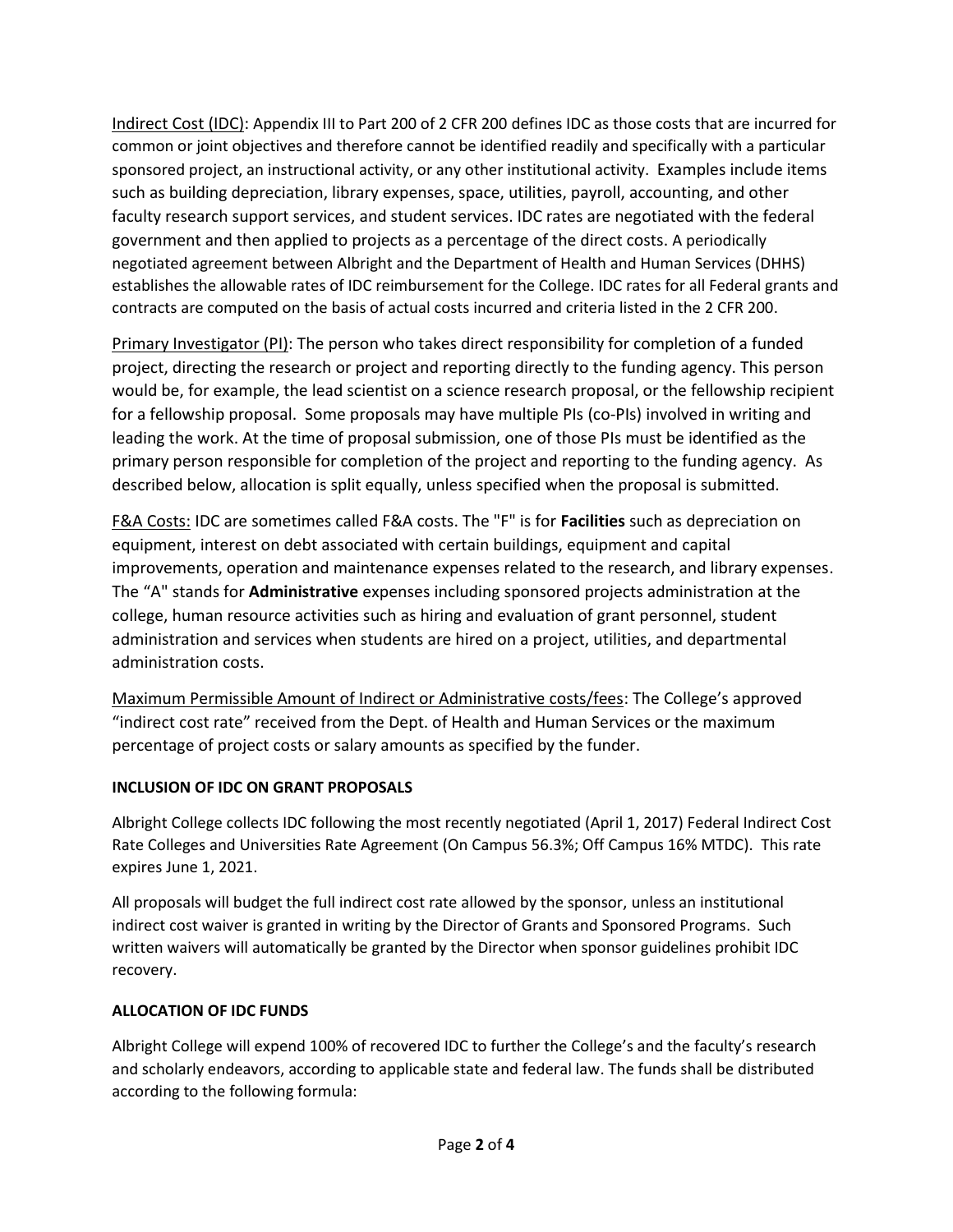- Office of the Cabinet member responsible for the grant proposal:
	- o If Academic Affairs: Office of the Provost and Vice President for Academic Affairs for faculty and/or staff development – 35%
	- o If another Division: Office of the responsible Vice President for staff and/or faculty development – 35%
- Office of the Provost and Vice President for Academic Affairs for matching funds 5%
- Principal Investigator (PI) 15%
- Department/Unit 15%
- Office of the Controller, Grant Accounting 20%
- Gingrich Library 10%

In the case where multiple PIs (co-PIs) are involved in the same grant proposal, the distribution will be split equally (e.g., for two PIs, each will get 7.5%). Likewise, if multiple departments are involved, IDCs will be split equally among the departments. This equal split may be changed, if the change is agreed to by PIs and departments in writing. This written and signed agreement must be provided to the Director of Grants and Sponsored Programs at the time the proposal is submitted.

# **IDC FUND ACCOUNTS AND DISPOSITION OF IDC FUNDS UPON CHANGE OF EMPLOYMENT**

Upon receipt of IDC funds (generally once per year, at the end of each grant year), the Controller's Office will allocate the proper amount to discretionary accounts, two discretionary accounts for the Provost (faculty development and matching funds), one for each department/program, and one for each faculty member who is a PI or co-PI on a grant (as detailed in the Allocation of IDC Funds section).

For departments, this discretionary account only holds IDC; unrestricted gifts or other discretionary funds would be allocated into a separate account. Unless the College were under extreme financial conditions and department chair and provost agree that the funds are budget relieving, the departmental funds are meant to be budget enhancing rather than budget relieving.

For faculty members, IDC would be deposited into the faculty member's discretionary account. Each faculty member would only have one such account—IDC from every grant on which a faculty member is or was PI or co-PI would be deposited into the same faculty member discretionary account. Funds in discretionary accounts would generally carry over from year to year, except in times of emergency, in which case discussions would occur between the administration and the account owner about how best to support the institution.

Faculty PIs will be given access to their own accounts containing their share of the IDC allocation. These funds are managed directly by the named account holder and are subject to College policies and procedures that govern such expenditures. Specific expenditures from such accounts that follow the guidelines outlined in this policy can be charged directly, without approval. Specific expenditures from these discretionary accounts that fall outside the guidelines provided by this policy must be approved in writing by the appropriate vice president. As per the Albright's [Approval Signatures for](https://admin.albright.edu/afs/pdf/Approval-Signatures.pdf)  [purchases/payments](https://admin.albright.edu/afs/pdf/Approval-Signatures.pdf) Policy [\(https://admin.albright.edu/afs/pdf/Approval-Signatures.pdf\)](https://admin.albright.edu/afs/pdf/Approval-Signatures.pdf), any purchase of \$1000 or more (whether within or outside the guidelines outlined in this policy) must be approved by the appropriate vice president.